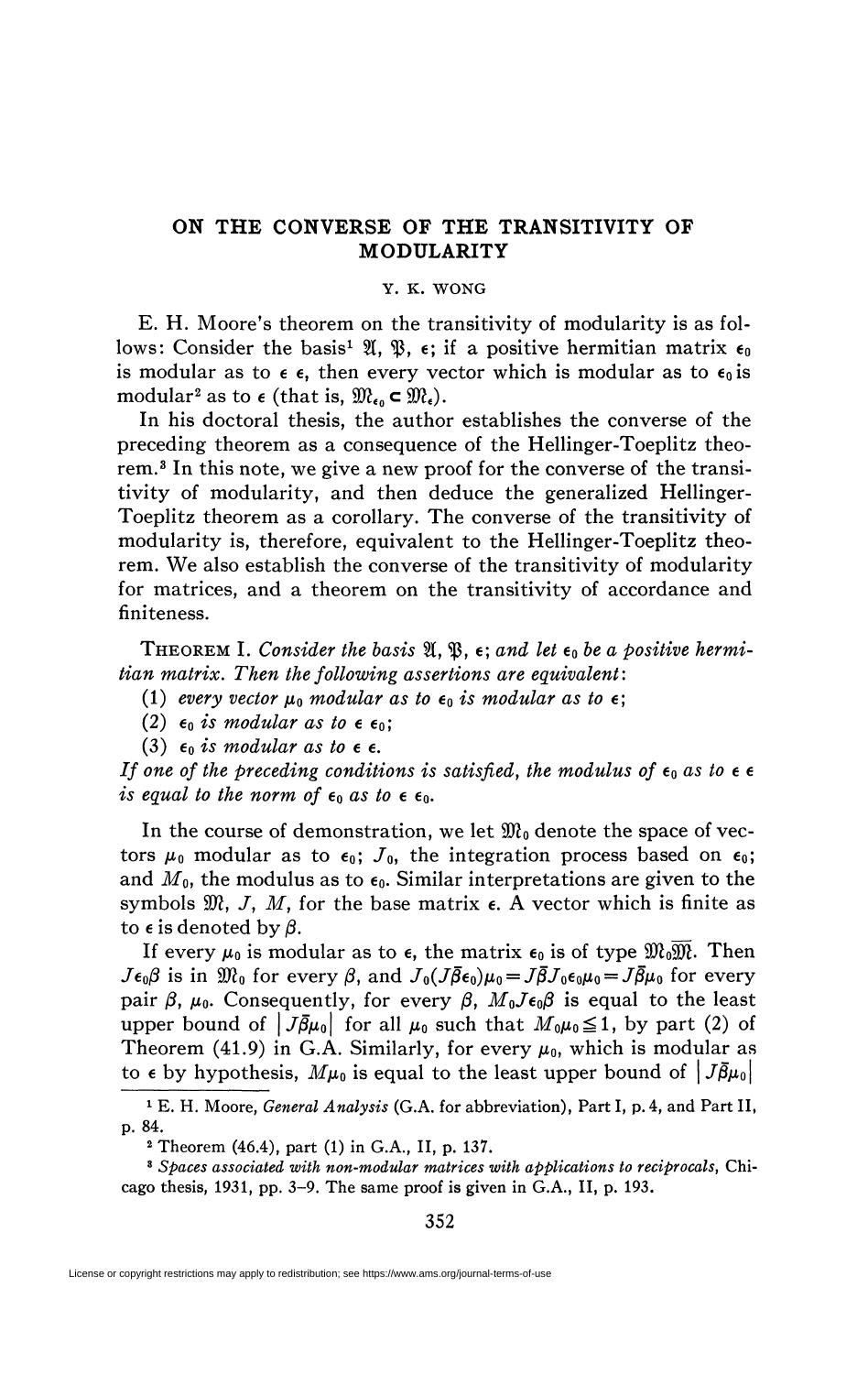for all  $\beta$  such that  $M\beta \leq 1$ . If the class  $\chi$  is identified as the class of vectors  $\bar{\beta}$  such that  $M\beta \leq 1$ , and  $F_t$ , on  $\mathfrak{M}_0$  to  $\mathfrak{N}_t$ , is defined to be  $(|J\bar{\beta}\mu_0||\mu_0)$  for every  $l=\bar{\beta}$ , then by Theorem (53.55) in G.A.,<sup>4</sup> the upper bound of  $M_0J\epsilon_0\beta$ , for all  $\beta$  finite as to  $\epsilon$  such that  $M\beta \leq 1$ , is finite. By Theorem (46.85) in G.A.,  $\epsilon_0$  is modular as to  $\epsilon_0$   $\epsilon$ . Since  $\epsilon_0$ is hermitian,  $\epsilon_0$  is also modular<sup>5</sup> as to  $\epsilon$   $\epsilon_0$ .

When condition  $(2)$  is true, then condition  $(3)$  is secured by a simple application<sup>6</sup> of the composition of modularity<sup>7</sup> to  $\epsilon_0 = J_0 \epsilon_0 \epsilon_0$ . That the last condition implies the first is proved in Theorem (46.4) of Moore's G.A.

From  $\epsilon_0 = J_0 \epsilon_0 \epsilon_0$  and part (2) of Theorem (46.9) in G.A., we have  $N_{\epsilon_0 \epsilon} \epsilon_0 = M_{\epsilon \epsilon} J_0 \epsilon_0 \epsilon_0 = M_{\epsilon \epsilon} \epsilon_0$ . This completes the proof.

The hypothesis of the preceding theorem is assumed for the following corollary:

COROLLARY. Let  $\mathfrak{M}_{0^*}$  consist of all  $\mu_0$  whose moduli as to  $\epsilon_0$  are *bounded by a fixed constant. If*  $\mathfrak{M}_{0*}$  *is a subset of*  $\mathfrak{M}$ *, then the moduli*  $as$  to  $\epsilon$  of all vectors in  $\mathfrak{M}_{0*}$  are also bounded.

We may assume, without losing generality, that the moduli of all vectors in  $\mathfrak{M}_{0*}$  are at most unity. Since the spaces  $\mathfrak{M}_0$  and  $\mathfrak{M}$  are linear, the condition that every  $\mu_0$  for which  $M_0\mu_0 \leq 1$  is modular as to  $\epsilon$  is equivalent to condition (1) in the preceding theorem. Consequently  $\epsilon_0$  is modular as to  $\epsilon$   $\epsilon_0$ . The equation  $\mu_0 = J_0 \epsilon_0 \mu_0$  gives, by Theorem (46.7) in G.A., that  $M\mu_0 \leq M_{\epsilon\epsilon_0}\epsilon_0$  whenever  $M_0\mu_0 \leq 1$ .

THEOREM II. Consider the basis  $\mathfrak{A}, \mathfrak{P}^1, \mathfrak{P}^2, \epsilon^1, \epsilon^2$ ; and let  $\epsilon_0^1, \epsilon_0^2$  be *two positive hermitian matrices. Then the following assertions are equivalent:* 

- (1) every matrix  $\kappa^{12}$  modular as to  $\epsilon_0^1$   $\epsilon_0^2$  is of type  $\mathfrak{M}^1\overline{\mathfrak{M}}^2$ ;
- (2)  $\epsilon_0^1$  *is modular as to*  $\epsilon^1$   $\epsilon^1$ *, and*  $\epsilon_0^2$  *is modular as to*  $\epsilon^2$   $\epsilon^2$ *;*
- (3) every matrix  $\kappa^{12}$  modular as to  $\epsilon_0^1$   $\epsilon_0^2$  is modular as to  $\epsilon^1$   $\epsilon^2$ .

For the demonstration of the theorem, we shall show that  $(1) \rightarrow (2) \rightarrow (3) \rightarrow (1)$ . The second implication is proved in part (2) of Theorem (46.4) in G.A. The last implication follows from the fact that every matrix  $\kappa^{12}$  modular as to  $\epsilon^1$   $\epsilon^2$  is of type  $\mathfrak{M}^1\overline{\mathfrak{M}}^2$ . To show

<sup>4</sup> See also Hildebrandt, *On uniform limitedness of sets of functional operations,*  this Bulletin, vol. 29 (1923), pp. 309-315; Fréchet, *Sur les fonctionelles bilinêaires,*  Transactions of this Society, vol. 16 (1915), pp. 217-218.

<sup>&</sup>lt;sup>5</sup> By a similar reasoning, we may, of course, deduce the Hellinger-Toeplitz theorem as a consequence of Theorem (53.55).

<sup>6</sup> See the author's thesis, loc. cit., p. 8, or Moore, G.A., II, p. 193.

*<sup>1</sup>* Moore, G.A., II, p. 144.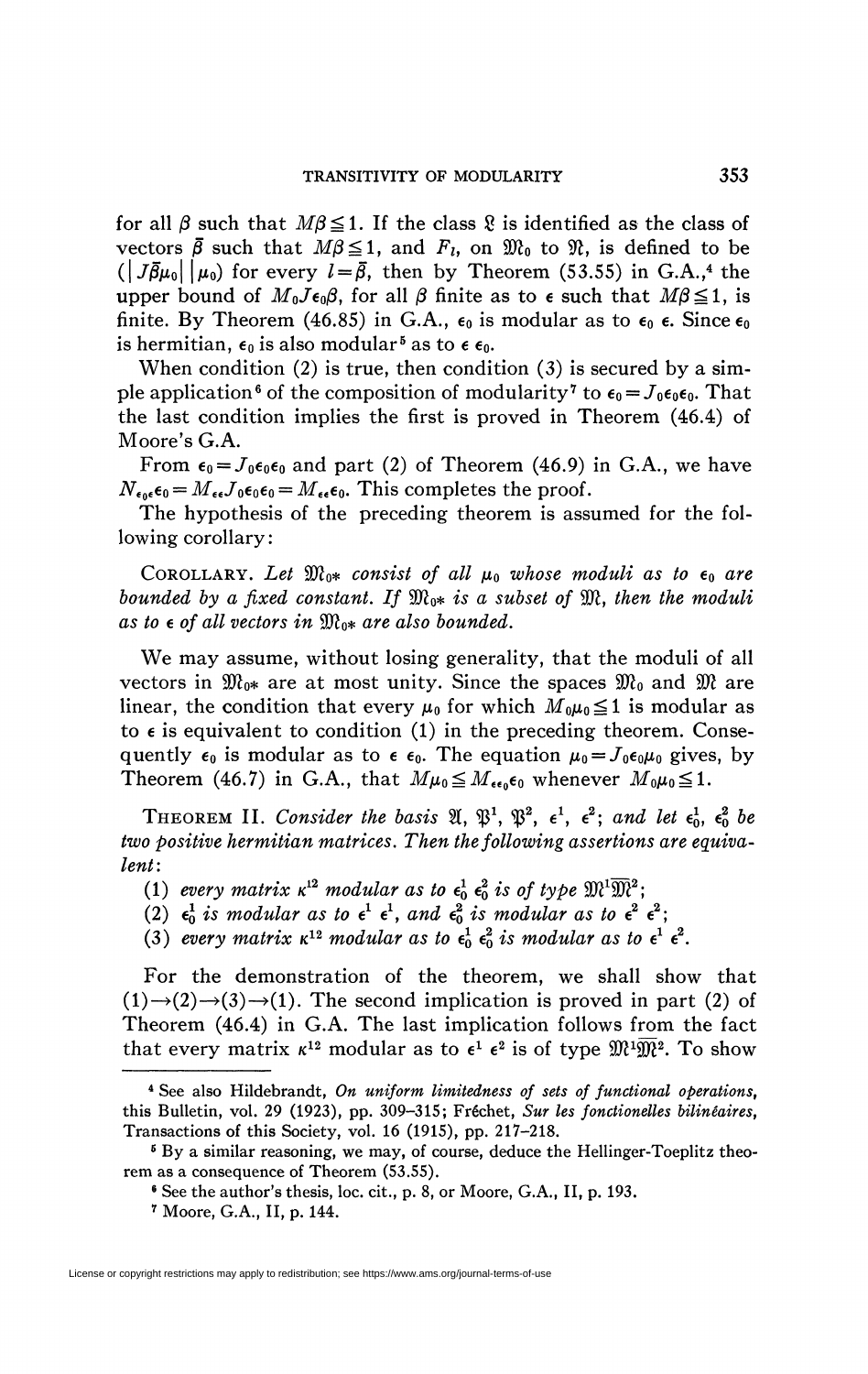the first implication, consider any  $\mu_0^1$ ,  $\mu_0^2 \neq 0^2$  which are modular as to  $\epsilon_0^1$ ,  $\epsilon_0^2$  respectively, Theorem (47.2) in G.A. shows that  $\mu_0^1 \bar{\mu}_0^2$  is modular as to  $\epsilon^1$   $\epsilon^2$ , and hence by hypothesis,  $\mu_0^1 \bar{\mu}_0^2$  is of type  $\mathfrak{M}^1 \overline{\mathfrak{M}}^2$ . Since  $\mu^2 \neq 0^2$ , let  $a \equiv \mu^2(p^2) \neq 0$ . Then  $\mu_0^1 \cdot a$ , and hence  $\mu_0^1$ , is modular as to  $\epsilon^1$ . This proves that every  $\mu_0^1$  modular as to  $\epsilon_0^1$  is modular as to  $\epsilon^1$ . By Theorem I,  $\epsilon_0^1$  is modular as to  $\epsilon^1$   $\epsilon^1$ . Similarly, we prove that  $\epsilon_0^2$  is modular as to  $\epsilon^2 \epsilon^2$ . The proof was suggested by Dr. Coral.

THEOREM III. (Generalized Hellinger-Toeplitz theorem.) *Consider*  the basis  $\mathfrak{A}, \mathfrak{P}^1, \mathfrak{P}^2, \epsilon^1, \epsilon^2$ . A matrix  $\kappa^{12}$  is modular as to  $\epsilon^1$   $\epsilon^2$  if and only *if*  $\kappa^{12}$  *is by rows of*  $\overline{\mathfrak{M}}^2$  *and*  $J^2 \kappa^{12} \mu^2$  *is modular as to*  $\epsilon^1$  *for every*  $\mu^2$ .

To prove the theorem, we make use of the fact that  $\kappa^{12}$  is modular as to  $\epsilon^1$   $\epsilon^2$  if and only if the following condition holds:

(M)  $\kappa^{12}$  *is by rows of*  $\widehat{\mathfrak{M}}^2$ , and  $J^2\kappa^{12}\kappa^{*21}$  *is modular as to*  $\epsilon^1$   $\epsilon^1$ .

This is Theorem (46.9) in G.A., with the omission of the redundant condition that  $\kappa^{12}$  is by columns accordant as to  $\epsilon^1$ . (For when  $\kappa^{12}$  satisfies the conditions (M),  $\kappa^{12}$  is by columns  $A^1$ . To prove this, we note that  $J^2 \kappa^{12} \kappa^{*21}$  is  $A^{11}$  by Theorem (46.65) in G.A. Consequently, when  $S^1_{\sigma} \epsilon^1 \alpha^1 = 0^1$ , then  $J^2 (S^1_{\sigma} \bar{\alpha}^1 \kappa^{12}, S^1_{\sigma} \kappa^{*21} \alpha^1) = S^1_{\sigma} S^1_{\sigma} \bar{\alpha}^1 J^2 \kappa^{12} \kappa^{*21} \alpha^1 = 0$ , which implies that  $S^1_{\sigma} \bar{\alpha}^1 \kappa^{12} = 0^2$ , since  $J^2$  is proper. Thus  $\kappa^{12}$  is by columns -4<sup>1</sup> .) Consequently, it suffices to prove the following statement: *When*   $\kappa^{12}$  *is by rows of*  $\widehat{\mathfrak{M}}^2$ , the matrix  $J^2 \kappa^{12} \kappa^{*21}$  *is modular as to*  $\epsilon^1$   $\epsilon^1$  *if and only if*  $J^2 \kappa^{21} \mu^2$  *is modular as to*  $\epsilon^1$  *for every*  $\mu^2$ *.* 

Using the notation introduced by E. H. Moore in his study of generalized Fourier theory, we denote the positive hermitian matrix  $J^2\kappa^{21}\kappa^{*21}$  by  $\epsilon^1_{\kappa^*}$ . It was shown by Moore that the space of vectors modular as to  $\epsilon_{\kappa}^1$  is equal<sup>8</sup> to the space of vectors  $J^2 \kappa^{12} \mu^2$  for all  $\mu^2$ in  $\mathfrak{M}^2$ . When  $\kappa^{12}$  is assumed to be by rows of  $\overline{\mathfrak{M}}^2$ , the assertion that  $J^2 \kappa^{12} \mu^2$  is modular as to  $\epsilon^1$  for every  $\mu^2$  is equivalent to the assertion that every vector modular as to  $\epsilon_{\kappa}^1$  is modular as to  $\epsilon^1$ . By Theorem I, the latter assertion is valid if and only if  $\epsilon_k^1$  is modular as to  $\epsilon^1$   $\epsilon^1$ . This proves the theorem.

The basis stated in the preceding theorem is assumed for the following corollary:

COROLLARY. Suppose that  $\kappa^{12}$  is by rows of  $\widehat{\mathfrak{M}}^2$ . Then  $\kappa^{12}$  is modular as to  $\epsilon^1$   $\epsilon^2$  if and only if every vector modular as to  $J^2\kappa^{12}\kappa^{*21}$  is modular as to  $\epsilon^1$ .

The transitivity for accordance and finiteness is stated in the following theorem :

8 Moore, G. A., I, p. 22.